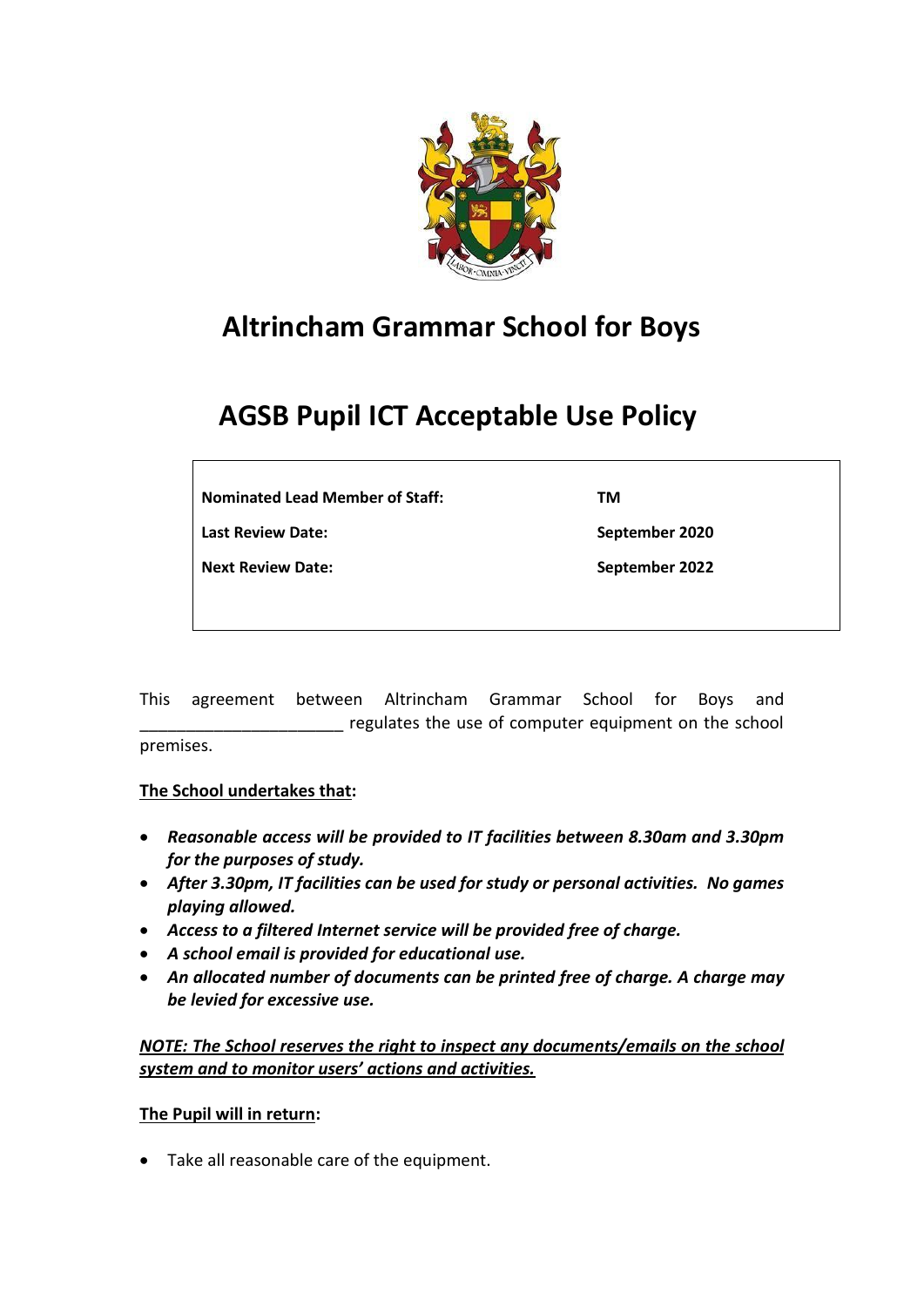- Not bring opened food or drink containers into computer facilities or consume food or drink there.
- Maintain the high standards set by the school, in all documents, paying particular attention to the use of language and graphic images.
- Undertake not to make or attempt to make any purchases on the Internet.
- Refrain from undesirable lines of enquiry on the Internet and from downloading undesirable materials.
- Immediately close any document downloaded in error which contains any undesirable material and report the matter to a member of staff.
- Undertake to use email and other communication facilities with care, ensuring that nothing in any communication sent would give offence to the recipient.
- Respect the copyright of all materials obtained electronically.
- Maintain his user account so that only he has access to it, changing their password as necessary.
- Refrain from any activity which could corrupt or otherwise damage the school system or any other system which may be accessed remotely.
- Refrain from using equipment to bully, harass, embarrass, or abuse other pupils and staff.

### **If this agreement is broken:**

- Any breach of the agreement will be notified to the Head of IT Operations who will investigate the matter.
- In the first instance, a network ban last for one week will be placed on the pupil's account in order to prevent access outside lesson time.
- Depending on the nature of the infringement, the pupil's form teacher, head of year and parents/guardians may be notified of the details and punishment
- In the event of any further occurrence the matter will be reported to the Head of Year or Designated Safeguarding Officer. Such an event may attract permanent exclusion from use of IT facilities.

### **Peer-on-Peer Abuse and Technology**

- Today's technology allows children to have unlimited and often unrestricted access to the internet. There is a danger therefore for peer-on-peer abuse to take place online through:
	- o Abusive, harassing, racist, misogynistic, homophobic, biphobic and transphobic messages.
	- o Sharing photographs/images/videos of other students/staff taken without their consent with the aim to humiliate or cause harm.
	- o Non-consensual sharing of indecent nude and semi-nude images and/or videos, especially around chat groups.
	- o Sharing of abusive images and pornography to those who don't want to receive such content.
- For infringements outlined above, there is a likelihood of a fixed term exclusion, or worse.